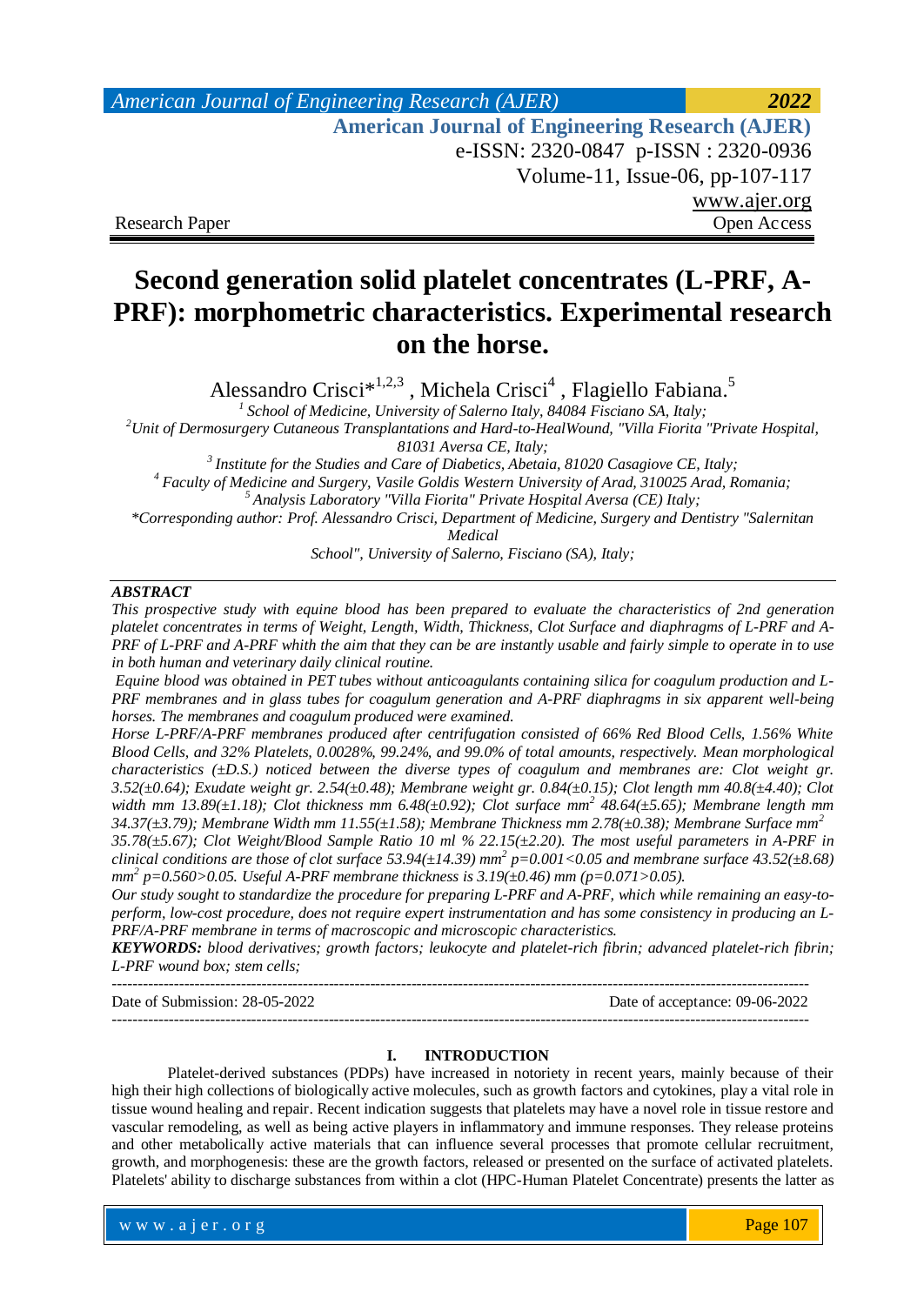a natural autologous source of growth factors and cytokines that can be used in the clinic to accelerate the physiological healing of a tissue injury (Fig.1)(1, 2).

Second-generation solid blood concentrate is derived from the subject's peripheral blood after one-step centrifugation without anticoagulants generating a matrix rich in platelets and leukocytes. The presence of platelets, leukocytes, and fibrin has been shown in the past to be essential for wound healing (3,4). In addition to the potential of leukocytes to influence angiogenesis and lymphogenesis, this flexible 3D fibrin network is a source of cytokines and growth factors

(5). The use of particular A-P glass tubes (A-PRF PRF-Process Nice France) promotes PRF coagulation and, with appropriate modifications of centrifugation speed, also led to the consequent formation of an injectable PRF-based liquid matrix (*i-PRF*).

In recent years, research has examined the impact of applied relative centrifugal force (RCF) on the composition and bio-activity of PRF matrices (6, 7). Because leukocytes, including neutrophils and macrophages, are among the first cell species present at wound sites, their role also includes the removal of phagocytic fragments, bacteria, and necrotic tissue, thereby preventing infection. Macrophages are the cells originated from the myeloid line and are also considered one of the key cells involved in the secretion of growth factors during wound healing, among them TGF-β, PDGF, and VEGF factors. Neutrophils along with platelets and in combination with their secreted growth factors/cytokines can facilitate tissue regeneration, formation of new blood vessels (angiogenesis), and prevention of infection (bacteriostasis).

Platelets can, therefore, be rapidly isolated and activated from peripheral whole blood, using specific centrifugation, and returned to the patient's peripheral circulation the same day. Chemokines released from triggered platelets also promote the recruitment, adhesion, and proliferation of adult stem cells to further aid in tissue repair (8).

Various types of second-generation concentrates have been produced by centrifuging blood drawn in different ways: *-L-PRF:* 30" of acceleration, 2' at 2700 rpm, 4' at 2400 rpm, 3' at 3000 rpm, and 36" of deceleration and stopping (9); *-Advanced-PRF:* 1300 rpm, 8 minutes (189 g-forces)(10); *-Injectable-PRF:* 700 rpm (60 g-force) for 3 minutes) (11, 12);

-*Horizontal-A-PRF*: 1300 rpm (189 g-forces) for 8 minutes (13);

Ghanaati *et al*. (10) have reported that speed and time do not affect monocyte and stem cell populations, but they do affect platelet and neutrophil concentrations. Accordingly, A-PRF contains more platelets than *L-PRF*, a greater amount was found in the distal part of the PRF membrane, and more neutrophils are present. This type of concentrate has the power to increase angiogenesis by manifesting the matrix enzyme metalloproteinase-9.

Therefore, the insertion of neutrophils in PRF may be painstaking if angiogenesis is of interest.

Recently, the Authors, have studied an *L-PRF*, which appears to contain hematopoietic stem cells (HSCs)(14). The existence of these HSC cells was detected mainly by immunohistochemical analysis for the detection of specific CD34 cell markers. Hematopoietic stem cells were obtained without mobilization from equine peripheral blood (Figure. 2 A-B). Endothelial Progenitor Cells (EPCs) have been observed in the manufacturing of new vessels in the endometrium after ovulation, in vessels from colon tumors, and in skin wounds, this model induced significant vasculogenesis (15). MSCs (mesenchymal stem cells) found in wounds also represent a pool of stem cells, which can reconstruct damaged tissue, and in addition, endothelial cells contribute to angiogenesis. Models of migration caused by supernatant of platelet concentrates do not differ between two cell types MSCs and HUVECs (human umbilical vein endothelial cells).



**Figure 1. Regenerative therapy effect with A-PRF in a patient with ACOP ulcer and carrier Of leukemia thrombocytopenia (1 application).**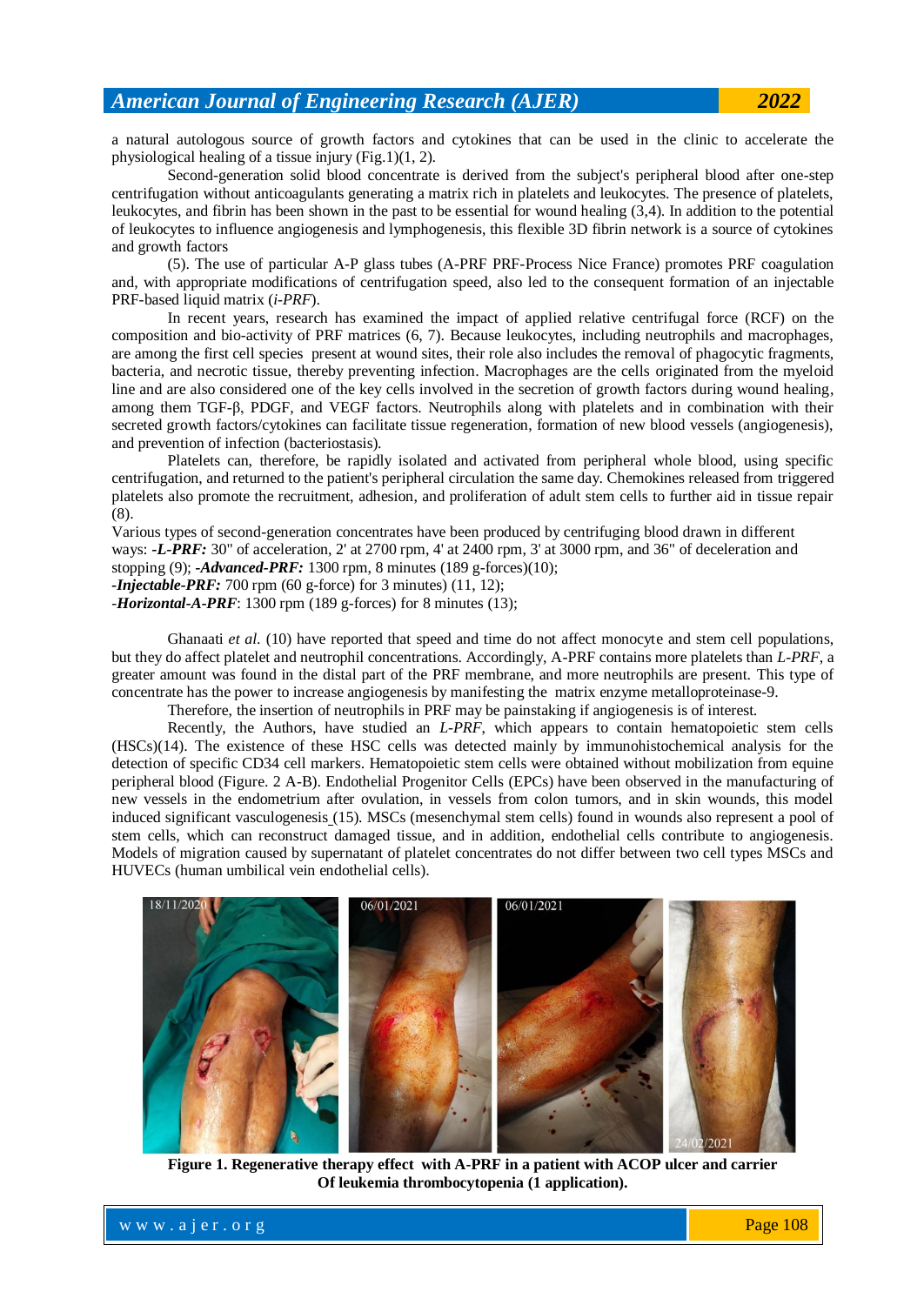The strongest migration of MSCs and HUVECs was observed in reply to *L-PRF* (Figure 3). All this implies that L-PRF might be as beneficial as useful as a therapeutic biomaterial and physiological antihemorrhagic agent for use at surgical sites (14,15).



**Figure 2. Advanced-PRF (A-PRF) compared with** *L-PRF* **full examination of a fibrin coagulum along its major axis (Masson-Goldner coloring). RBC denotes the RBC fraction. The** *buffy coat* **(BC) is the transformation zone between the RBC portion and the fibrin clot, while FC represents the fibrin coagulum. The three rows within the scan and arrows show the close-ups of the respective areas. The red arrows represent the cells ensnared in the fibrin network. The right content of different kinds of cells is in the two types of Platelet-rich fibrin. Right photomicrographs of the head (A) and body (B) of equine PRF membrane containing CD34<sup>+</sup> stem cells (ingr.40×)(18).**



**Figure 3. Translation of MSC and HUVEC is demonstrated in answer to factors expressed by** *L-PRF, L-PRP* **and blood coagulum (BC). MSC and HUVEC migration was analyzed in the Boyden chamber by means collected after 8 hours and 1, 3, 7, 14, and 28 days of** *L-PRP***,** *L-PRF,* **and blood clots compared to carriers including 10% FBS and change expressed in turn. Data are presented as mean±SD from a triplicate of 11 samples. Statistical evaluation was performed using two-way repeated-measures ANOVA and Bonferroni's post hoc test. Significant differences for CSM and HUVEC migration between platelet concentrates at various time periods are shown: \* p < 0.05, \*\* p < 0.01, \*\*\* p < 0.001. (from Schär et al. 2015 modified) (9).**

In the current study, the AA. want to consider the the morphometric properties of various types of PRF (*L-PRF*, A-PRF, A-PRF+, A-PRF Vacu) (Exudate Weight, Weight, Length, Width, Thickness, and Surface of the coagulum as well as Length, Width, Thickness and Surface of the Membrane, % Ratio of Clot Weight/10 ml of Whole Blood).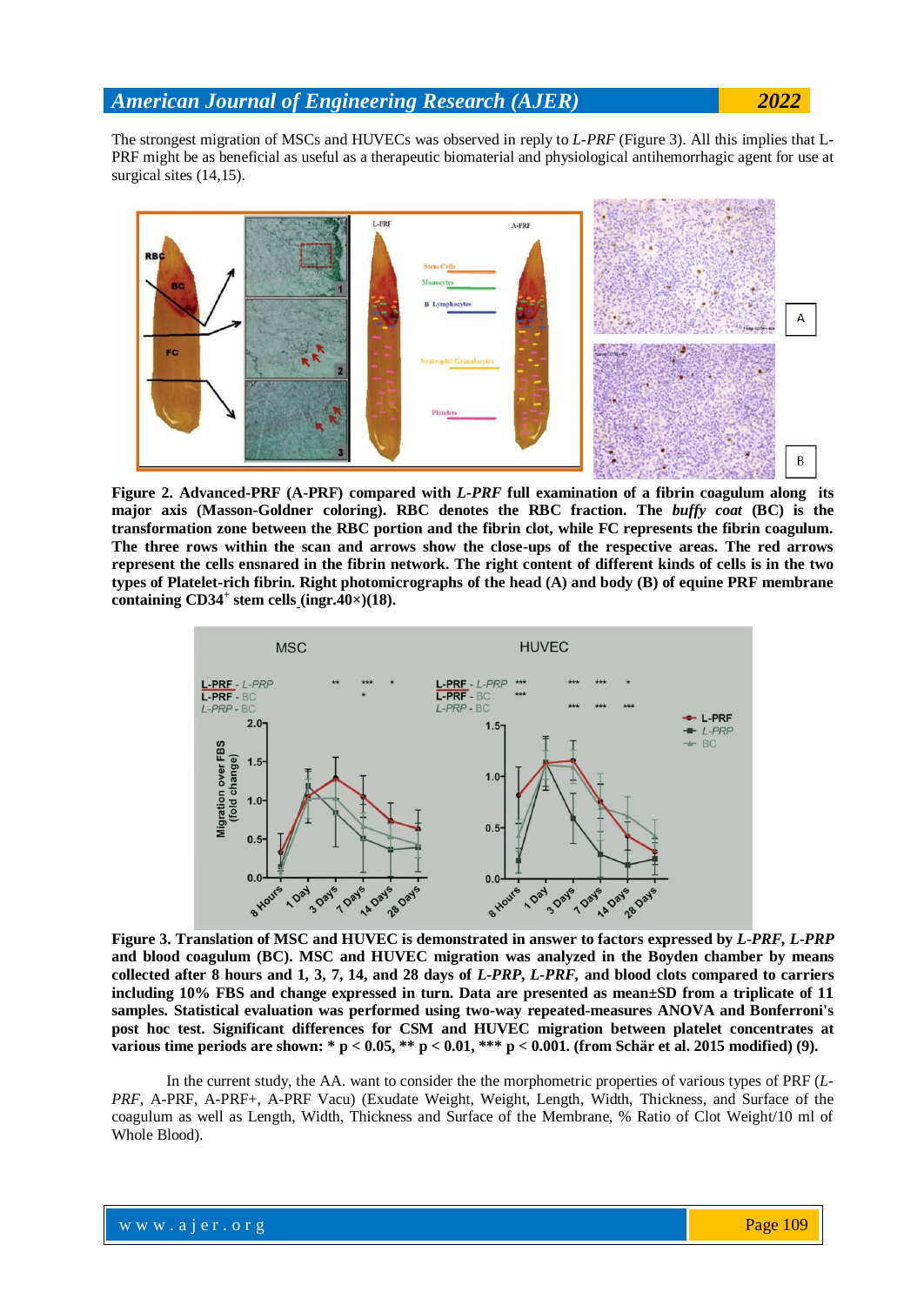#### **II. MATERIAL AND METHODS**

Blood was collected in PET tubes with silica without anticoagulant, nor a separating gel (Vacuaptaca clot activator tubes cod.30023 for Serum 9.0 ml [indicated as A-PRF-Vacu]) and glass tubes without anticoagulant, nor a separating gel (A-P tubes for A-PRF Vacutainer for Serum 9.0 ml, PRF-Process Nice France), for coagulum and diaphragm fabrication of L-PRF and A- PRF in six apparent well-being horses of various ages (mean  $\pm$  SD, 10  $\pm$ 4.1 years, range: 3-20 years), sex, and breed.

Written consent from owners was provided for all horses, and the blood collection procedure was performed in accordance with current ARRIVE (Animal Research: Reporting of *In Vivo* Experiments) guidelines.

In Automated Counting, platelets artificially decrease if aggregates form. Pseudopodia may be observed on activated platelets (12). Equine platelet concentrations are among the lowest reported. Their concentration in a normal horse averages approximately 6-10 platelets per field in oil immersion (100× objective), normal values range from 100,000 to 350,000/μL. Repeated venipuncture, changes in blood flow, or delay in performing the analysis alters the count of these cells. Processing temperature and storage conditions also have an important correlation with significant effects on platelet aggregation.

The protocol for the training of *L-PRF®* in humans and animals is very simple: blood is immediately centrifuged within 2 minutes of the collection with a Duo centrifuge (Process for PRF, France) that has a rotor angle of 41.3° following the following schedule: 30" of acceleration, 8 min at 2700 rpm (816 g-forces) and 36" of deceleration and stop. The resulting product consists of three layers: PPP (Platelet-Free Plasma at the top), PRF (clot in the middle), and Red Blood Cells (RBC) at the bottom. The resulting PRF clots are harvested and the red clot portion is removed with scissors without any damage to the PRF macroscopically (7, 15).

When PRF preparation protocols are described in the literature, very often important parameters (e.g., whether anticoagulant and its volume is used, blood volume drawn and final PDP achieved, exercise temperature, time between sample collection/processing/analysis), leading to questionable and non-comparable results.

In our protocol, blood was collected rapidly with a 19 G needle into 9cc Vacutainer tubes using a vacuum system (average collection rate of 22", less than 25" per tube) and immediately (within 1 minute) centrifuged according to the above description at a temperature above 21°C.

*L-PRF* clot and membrane production tubes and A-PRF clot and membrane production tubes were used at an ambient temperature greater than  $21^{\circ}C$  (21-30°C), processing temperature adopted 21.3/22.5°C. Fibrinogen is originally concentrated in the middle and top of the pipe, right between the red blood cells at the bottom (RBC) and the acellular plasma at the higher (PPP). Clot compression with a metal compressed system (L-PRF box) more importantly stimulates cell multiplication and neovascularization (18, 19).

The *L-PRF* and A-PRF in this experiment were divided into 3 regions of equal length (Figs. 2, 4) and the presence of platelets in each region was observed by Optical Microscopy at various magnifications (Crisci A. et al. ) (20-23). Region 1 is closest to the red clot (head) and has numerous aggregated platelets; there are some lymphocytes and other white blood cells. The number of platelets decreases with growing distance from the red clot. In region 2 (body) there are fibrin fibers (primary and secondary) and platelets in reduced numbers, in region 3 (tail) the fibrin lattice is very evident, whereas platelets are few (Fig.4).

Cold preservation of coagulum and membranes implies a deterioration of the biological and physical properties of the product, so the ideal minimum temperature for conservation for a few hours +4°C.

In this experimental design, the number of samples may seem a bit low, but the objectives of the study emphasized a natural mechanism, so it was not necessary to maximize statistical significance. It was also not designed as a clinical study, and thus is limited by the lack of a control group.

#### *Macroscopic Analysis*

After spinning, the *L-PRF* and A-PRF coagulums have been eliminated from test tube using sterile forceps and equally sterile scissors to to smoothly remove the red clot from the buffy coat (BC)(Figure 2). Each clot and each obtained *L-PRF/A-PRF* fibrin membrane were positioned in a serving tray to determine their weight and dimensions with digital device goldsmith scale and balance and digital scale three different times by three independent operators and averaged over the three measurements. Clot compression was performed with the "*L-*PRF Wound Box" with a pressure of 142.437 Pa/cm<sup>2</sup> constant for 120" (compressions of longer duration were not used because they did not prove useful in our previous study)(23).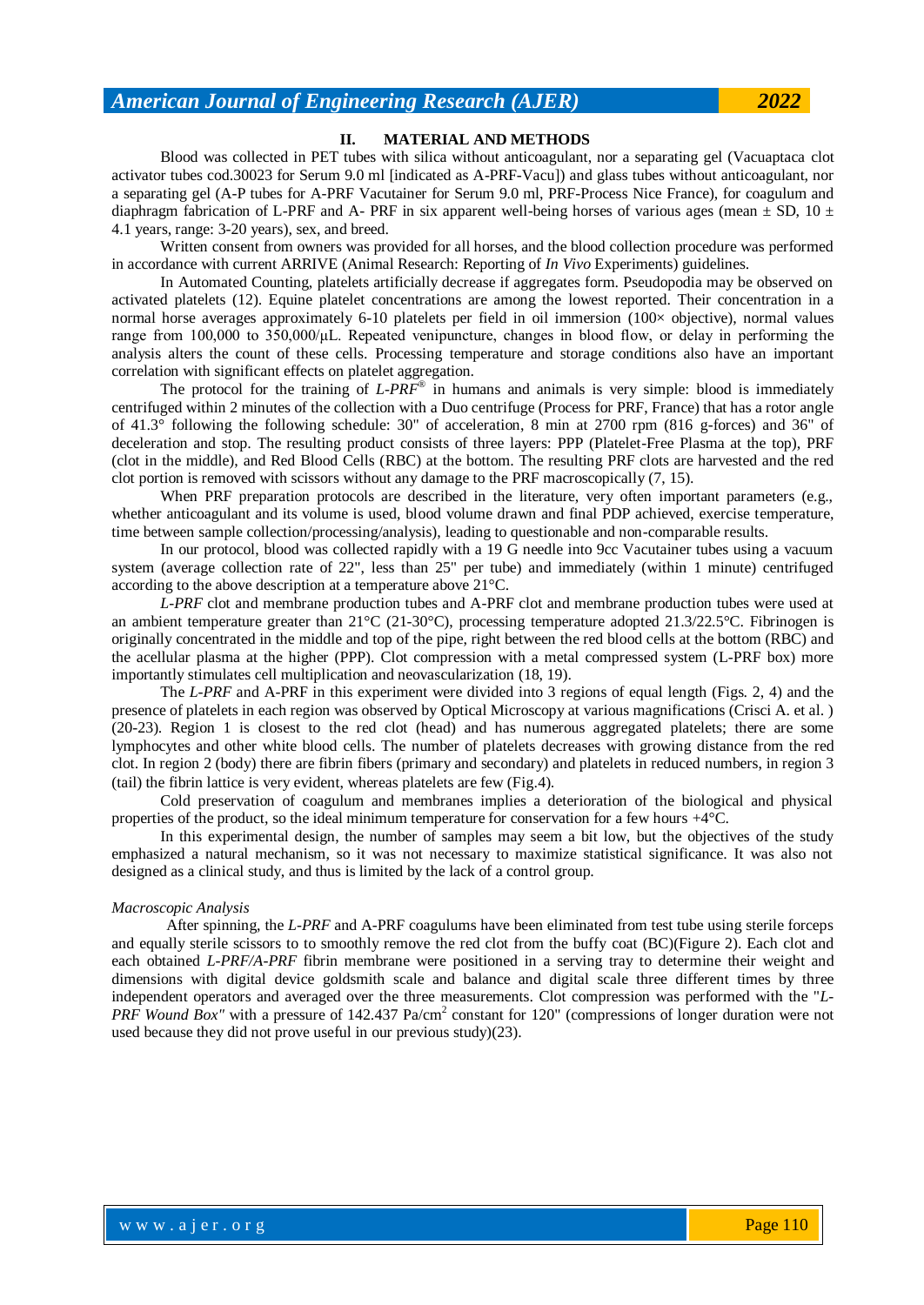

**Figure. 4 Membrane microscopic study A-PRF after squeezing (hematoxylin-eosin coloration). The different layers of PRF were embedded in a 10% neutral formalin solution buffer pH 7.2 for 48 hours and embedded in kerosene according to standard procedure. Serial sections (7 μm thickness) of each sample were cut using a microtome.**

*Above***: (A) Proximal III^ 40× fibrin on the right, central lymphocytes, erythrocytes, and neutrophil**  granulocytes on the left; (B) Middle  $III^{\wedge}$  25× fibrin pattern with abundant platelet and leukocyte content; **(C) Distal III^ 60× fibrin pattern with scarce platelets and leukocytes (Crisci A. et al. 2017).**

#### *Bottom***: Head (A), Body (B), Tail (C) of self-compressed Horse A-PRF membrane centrifuged at a fixed angle**

#### *Procedure for optical microscopy*

PRF samples for histology were fixed with 10% neutral buffered formalin solution for 24 h at room temperature, embedded in kerosene, and sectioned in 3 μm using a microtome (Thermo® Microm HM355S, Thermo Scientific<sup>®</sup>). After this, Hematoxylin-Eosin staining was performed using automated staining equipment (Thermo Scientific® Microm HMS 740). Each clot was divided into three zones of equal size: Proximal (head), Central (body), and Distal (tail). The histopathological examination was conducted using a light microscope (Leica Microscope® DM750, Switzerland), and images were acquired with a NIKON 5000D digital camera and AxioVision V.4.8 software (Zeiss® , Oberkochen, Germany).

Each region of these sections was observed and analyzed by counting the visible cell bodies (marked in dark purple, mostly leukocytes) in the center of each region observed at a magnification of  $25\times$ ,  $40\times$ ,  $60\times$  and  $100\times$ (dip). The total concentration of cell bodies counted was utilized to correlate their allocation among the three membrane areas (head, body, and tail). We hypothesized that, unlike *L-PRF* in which most cells are concentrated in the proximal area (head), closer to the red clot, in A-PRF the cell distribution is more homogeneous, insofar as that the film can be applied in almost its entire length in the clinical location (Figure 4).

A blood sample was also taken from each horse to perform a blood count using K3E 5.4 mg tubes with EDTA (VacuMed).

Leukocyte and platelet concentrations of *L-PRF* and A-PRF were analyzed with a CBC in standard bays.

Blood counts were carried out with a Cell Dyn 3500 R cell counter (Abbott Laboratories; Abbott Park, IL, USA).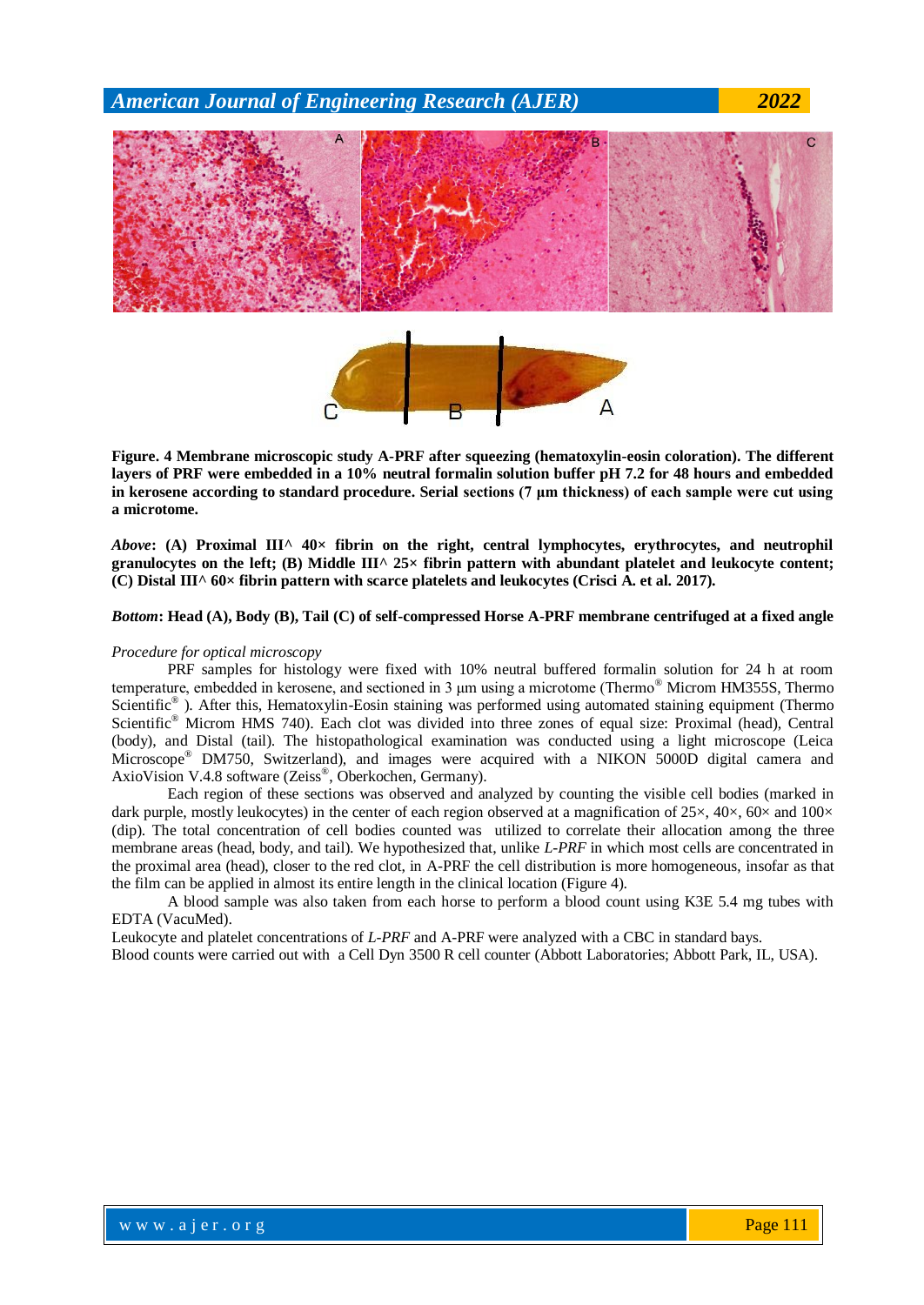*Statistical measurements and analysis*

With regard to the measurement of various clot morphological parameters, statistical significance for differences between groups was calculated with *Student's* t-test for repeated measures for parametric variables and with the *Mann-*

*Whitney* signed-rank *U-test*. Any value of  $p < 0.05$  was rated statistically significant for the Student's t-test, whereas *p<0*.06 was for Mann-Whitney's test.

The results were examined using version 6.0 of the Santon-Glantz 2007 Statistical Package for Biomedical Disciplines.

#### **III. RESULTS**

The procedure was well tolerated in all animals examined.

No significant differences were found in the baseline hematology comparison of the tested subjects, which had a mean

RBC concentration of 7.6×10<sup>6</sup>/mL (±1.1 I.C.95%)(*p*=0.34)(range:7-13×10<sup>6</sup> /mL), of WBC of 5.1×10<sup>3</sup> /mL (±0.37 I.C.95%)( $p=0.24$ )(range:5-13×10<sup>3</sup> /mL) and a Mean Platelet Count of  $106.8 \times 10^3$  $/mL$  $(\pm 15.3)$ 

I.C.95%)( $p=0.15$ )(range:100-350×10<sup>3</sup>/mL).

Tab.1 and Figs. 5 and 6 compare the characteristics of clots and PRF membranes obtained by us in the horse (DUO centrifuge) with the use of various types of tubes (glass A-P, coated PET Vacuaptaca). In this comparison, it was first established that there were significative differences in membrane characteristics (weight and surface area) after compression. The dimensions of the membranes were not found to be related to the hemoglobin content or the Erythrocyte content found in the Basal Hemochrome**.**

The average morphometric characteristics  $(\pm D.S.$  ) measured among between the different typologies of coagulum and membranes are Clot Weight gr.  $3.52(\pm 0.64)$ ; Exudate Weight gr.  $2.54(\pm 0.48)$ ; Membrane Weight gr. 0.84( $\pm$ 0.15); Clot length mm 40.8( $\pm$ 4.40); Clot width mm 13.89( $\pm$ 1.18); Clot thickness mm 6.48( $\pm$ 0.92); Clot surface mm<sup>2</sup> 48.64( $\pm$ 5.65); Membrane length mm 34.37( $\pm$ 3.79); Membrane Width mm 11.55( $\pm$ 1.58); Membrane Thickness mm 2.78( $\pm$ 0.38); Membrane Surface mm<sup>2</sup> 35.78( $\pm$ 5.67); Weight Ratio Clot/Blood Sample 10 ml %  $22.15(\pm 2.20)$  (Table 1, Figs.5 e 6). The best clinically beneficial values are those derived in the A-PRF of clot surface 53.94( $\pm$ 14.39) mm<sup>2</sup> p=0.001<0.05 and membrane surface 43.52( $\pm$ 8.68) mm<sup>2</sup> p=0.560>0.05. The thickness of the A-PRF membrane is 3.19(±0.46) mm (*p=0*.071>0.05)(Table 3).

*The student*'s *t-test* (Table 2) demonstrates significant differences (*p<0*.05) in several parameters (Clot Weight, Essudate and Membrane, Clot Weight to Whole Blood Ratio) between *L-PRF/A-PRF* Vacu membranes. These data are confirmed by the *Mann-Whitney U-Test* (Table 3).

The parameters derived from the comparison between A-PRF and *L-PRF were* then analyzed and significant differences were demonstrated in both Students' and Mann-Whitney tests for Clot Length and Thickness, Membrane Surface, and Clot Weight to Whole Blood Ratio. The comparison between *L-PRF* and A-PRF+ showed significant differences in Student's t-test and Mann-Whitney test for clot width and thickness, membrane length and width, and clot weight to whole blood ratio.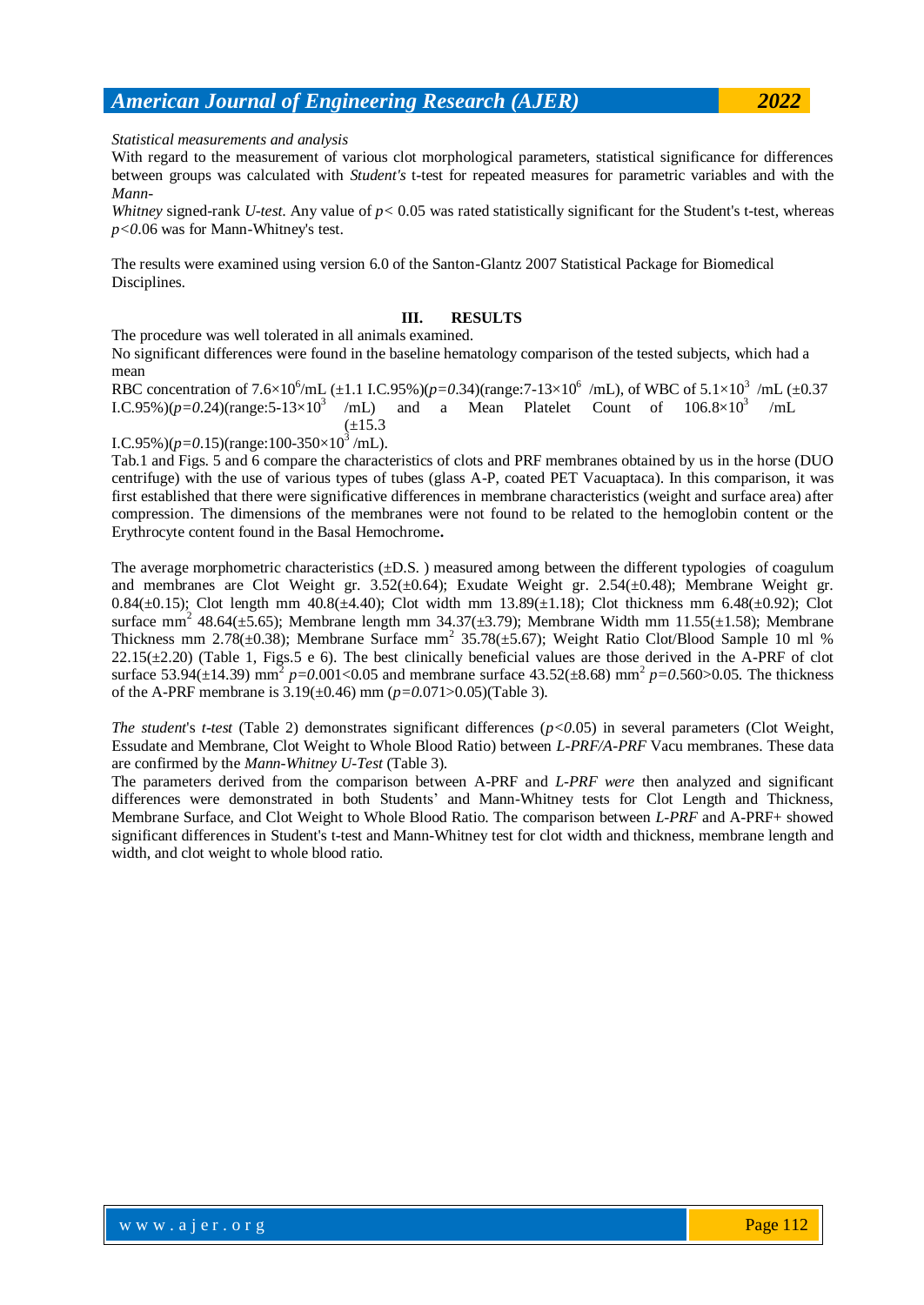

**Figure 5. Comparison of parameters between the different types of PRF clots (***L-PRF***, A-PRF with A-P Tube, A-PRF+, A-PRF Vacu with Vacuaptaca Tube) .**



**Figure 6. Comparison of parameters between the differnt types of PRF Membrane**

#### **(***L-PRF***, A-PRF with A-P Tube, A-PRF+, A-PRF Vacu with Vacuaptaca Tube) .**

**Table 1. Correlation of morphometric characteristics between various types of PRF membranes and clots obtained from equine blood by various methods (14)**

| <b>Parameters</b> | <b>A-PRF Vacu</b> | $A-PRF$           | $L-PRF$           | $A-PRF+$          | $Mean \pm DS$     |
|-------------------|-------------------|-------------------|-------------------|-------------------|-------------------|
| Coag weight gr    | $2,94(\pm 0,72)$  | $3,9(\pm 0,61)$   | $4,23(\pm 0,55)$  | $3,02(\pm 0,42)$  | $3,52(\pm 0,64)$  |
| Essud. weight gr  | $2,05(\pm 0,55)$  | $2,83(\pm 0,81)$  | $3,05(\pm 0,11)$  | $2,23(\pm 0,64)$  | $2,54(\pm 0,48)$  |
| Membr. weight mm  | $0,75(\pm 0,32)$  | $1,07(\pm 0,29)$  | $0,78(\pm 0,08)$  | $0,76(\pm 0,21)$  | $0,84(\pm 0,15)$  |
| Clot width mm     | $38,3(\pm 6,69)$  | $44,65(\pm 2,96)$ | $44,38(\pm 3,83)$ | $35,88(\pm 0,14)$ | $40,8(\pm 4,40)$  |
| Clot length mm    | $15,06(\pm 1,87)$ | $13,02(\pm 0,48)$ | $14,74(\pm 1,23)$ | $12,73(\pm 0,30)$ | $13,89(\pm 1,18)$ |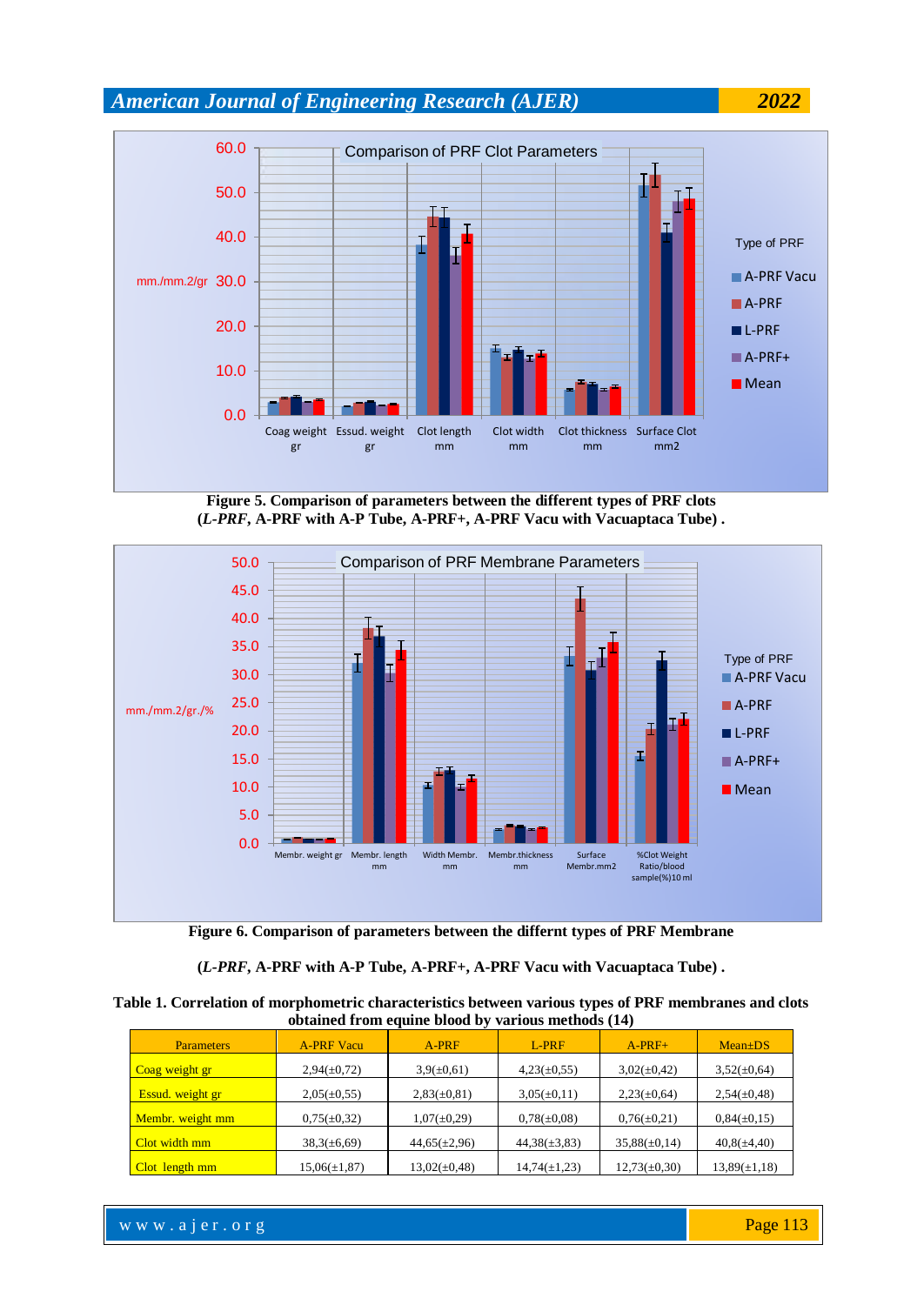| Clot thickness mm                                   | $5,68(\pm 1,41)$   | $7,5(\pm 0.63)$    | $7,02(\pm1,09)$   | $5,72(\pm 0.54)$   | $6,48(\pm 0.92)$  |
|-----------------------------------------------------|--------------------|--------------------|-------------------|--------------------|-------------------|
| Surface Clot mm2                                    | $51,6(\pm 8,68)$   | $53,94(\pm 14,39)$ | $41,0(\pm 0,86)$  | $48,02(\pm 13,86)$ | $48,64(\pm 5,65)$ |
| Membr. length mm                                    | $32,09(\pm 5,5)$   | $38,29(\pm 2,21)$  | $36,81(\pm 3,18)$ | $30,30(\pm 2,42)$  | $34,37(\pm 3,79)$ |
| Width Membr, mm                                     | $10,35(\pm 2,26)$  | $12,79(\pm 0.06)$  | $13,02(\pm 1,01)$ | $10,03(\pm 0,37)$  | $11,55(\pm 1,58)$ |
| Membr.thickness mm                                  | $2,46(\pm 0,72)$   | $3,19(\pm 0.46)$   | $3,02(\pm 0.51)$  | $2,46(\pm 0.35)$   | $2,78(\pm 0,38)$  |
| <b>Surface Membr.mm2</b>                            | $33,31(\pm 13,44)$ | $43,52(\pm 8,68)$  | $30,8(\pm 0.5)$   | $33,09(\pm 7,59)$  | $35,78(\pm 5,67)$ |
| <b>%Clot Weight Ratio</b><br>$blood sample(\%)10ml$ | $15,54(\pm 3,84)$  | $20,36(\pm 3,22)$  | $32,53(\pm 0.54)$ | $21,16(\pm 2,24)$  | $22,15(\pm 2,20)$ |
|                                                     |                    |                    |                   |                    |                   |

The differences were found to be statistically significative by p<0.05.

#### **Table 2. Student's Significance Test Correlation of morphometric characteristics between various types of PRF membranes and clots obtained from equine blood (14).**

|                                      |                            |                            | t-Student                         |                        |                    |                    |                |
|--------------------------------------|----------------------------|----------------------------|-----------------------------------|------------------------|--------------------|--------------------|----------------|
| <b>Parameters</b>                    | <b>A-PRF</b><br>vacu/A-PRF | <b>A-PRF</b><br>vacu/L-PRF | <b>A-PRF</b><br>vacu/A-PRF+       | A-PRF/L-<br><b>PRF</b> | A-PRF/A-<br>$PRF+$ | L-PRF/A-<br>$PRF+$ | <b>ANOVA</b>   |
| Coag weight gr                       | $p=0.072>0.05$             | $p=0.000<0.05$             | $p=0.887>0.05$                    | $p=0.391>0.05$         | $p=0.180>0.05$     | $p=0.016<0.05$     | $p=0.002<0.05$ |
| Essud. weight gr                     | $p=0.105>0.05$             | $p=0.000<0.05$             | $p=0.700>0.05$                    | $p=0.372>0.05$         | $p=0.449>0.05$     | $p=0.000<0.05$     | $p=0.001<0.05$ |
| Clot length mm                       | $p=1.66>0.05$              | $p=0.077>0.05$             | $p=0.968>0.05$                    | $p=0.011<0.05$         | $p=0.292>0.05$     | $p=0.803>0.05$     | $p=0.229>0.05$ |
| Clot width mm                        | $p=1.56>0.05$              | $p=0.027<0.05$             | $p=0.638>0.05$                    | $p=0.913>0.05$         | $p=0.029<0.05$     | $p=0.013<0.05$     | $p=0.032<0.05$ |
| <b>Clot thickness</b><br>mm          | $p=1.03>0.05$              | $p=0.668>0.05$             | $p=0.131>0.05$                    | $p=0.041<0.05$         | $p=0.461>0.05$     | $p=0.051>0.05$     | $p=0.081>0.05$ |
| <b>Surface Clot</b><br>mm2           | $p=0.065>0.05$             | $p=0.037<0.05$             | $p=0.971>0.05$                    | $p=0.49>0.05$          | $p=0.048<0.05$     | $p=0.140>0.05$     | $p=0.055>0.05$ |
| Membr. weight<br>gr                  | $p=0.743>0.05$             | $p=0.001<0.05$             | $p=0.646>0.05$                    | $p=0.009<0.05$         | $p=0.679>0.05$     | $p=0.069>0.05$     | $p=0.028>0.05$ |
| Membr. length<br>mm                  | $p=0.079>0.05$             | $p=0.09>0.05$              | $p=0.676>0.05$                    | $p=0.239>0.05$         | $p=0.031<0.05$     | $p=0.045<0.05$     | $p=0.059<0.05$ |
| Width Membr.<br>mm                   | $p=0.117>0.05$             | $p=0.005<0.05$             | $p=0.859>0.05$                    | $p=0.710>0.05$         | $p=0.000<0.05$     | $p=0.003<0.05$     | $p=0.008<0.05$ |
| Membr.thickness<br>mm                | $p=0.149>0.05$             | $p=0.071>0.05$             | $p=1.00>0.05$                     | $p=0.619>0.05$         | $p=0.167>0.05$     | $p=0.176>0.05$     | $p=0.144>0.05$ |
| <b>Surface</b><br>Membr.mm2          | $p=0.260>0.05$             | $p=0.560>0.05$             | $p=0.983>0.05$                    | $p=0.000<0.05$         | $p=0.263>0.05$     | $p=0.255>0.05$     | $p=0.220>0.05$ |
| <b>%Clot Weight</b><br>Ratio/        | $p=0.087>0.05$             | $p=0.000<0.05$             | $p=0.089>0.05$                    | $p=0.000<0.05$         | $p=0.784>0.05$     | $p=0.000<0.05$     | $p=0.000<0.05$ |
| blood<br>$sample(\%)10ml$            |                            |                            |                                   |                        |                    |                    |                |
| $p>0.05$ =not sinificant difference; |                            |                            | $p<0.05$ =significant difference; |                        |                    |                    |                |

The differences were found to be statistically significative by p<0.05.

# **Table 3. Mann-Whitney U test of significance. Correlation of morphometric characteristics between various types of PRF membranes and clots**

| obtained from equine blood (14). |              |                 |                                 |                    |                |              |  |  |
|----------------------------------|--------------|-----------------|---------------------------------|--------------------|----------------|--------------|--|--|
|                                  |              |                 | <b>U</b> Test of Mann-          |                    |                |              |  |  |
|                                  | A-PRF        | $A-PRF$ vacu/L- | Whitney<br><b>A-PRF</b> vacu/A- | <b>A-PRF/L-PRF</b> | $A-PRF/A-PRF+$ | $L$ -PRF/A-  |  |  |
| <b>Parameters</b>                | vacu/A-PRF   | <b>PRF</b>      | $PRF+$                          |                    |                | $PRF+$       |  |  |
| Coag weight gr                   | $p = > 0.06$ | $p = 0.06$      | $p = > 0.06$                    | $p = > 0.06$       | $p = > 0.06$   | $p = > 0.06$ |  |  |
| Essud. weight gr                 | $p = > 0.06$ | $p = 0.06$      | $p = > 0.06$                    | $p = > 0.06$       | $p = > 0.06$   | $p = > 0.06$ |  |  |
| Clot length mm                   | $p = > 0.06$ | $p = > 0.06$    | $p = > 0.06$                    | $p = 0.06$         | $p = 0.06$     | $p = > 0.06$ |  |  |
| Clot width mm                    | $p = > 0.06$ | $p = > 0.06$    | $p = > 0.06$                    | $p = > 0.06$       | $p = 0.06$     | $p = 0.06$   |  |  |
| Clot thickness                   |              |                 |                                 |                    |                |              |  |  |
| mm                               | $p = > 0.06$ | $p = > 0.06$    | $p = 0.06$                      | $p = 0.06$         | $p = > 0.06$   | $p = 0.06$   |  |  |
| <b>Surface Clot mm2</b>          | $p = > 0.06$ | $p = > 0.06$    | $p = > 0.06$                    | $p = > 0.06$       | $p = > 0.06$   | $p = > 0.06$ |  |  |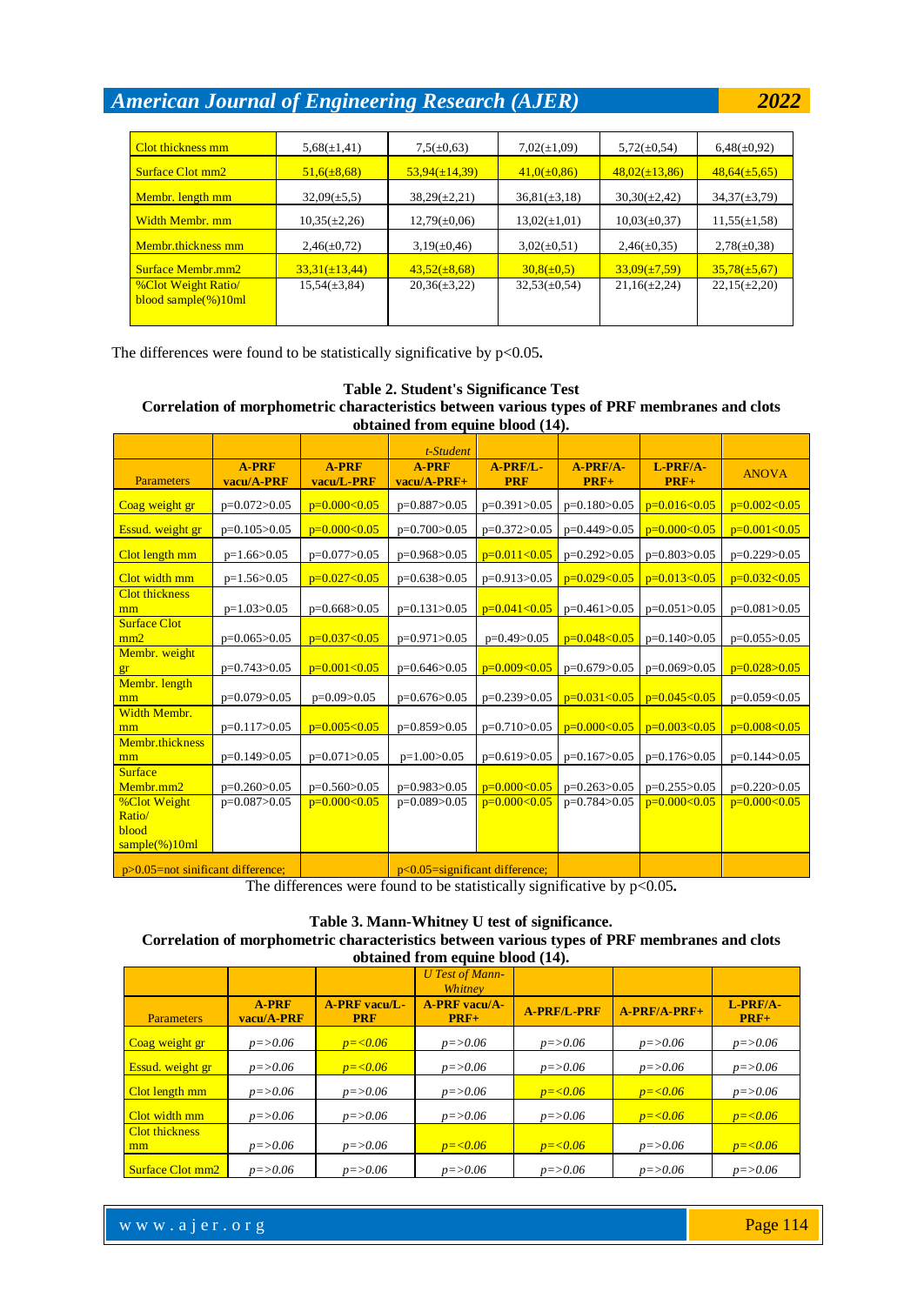| Membr. weight gr                      | $p = > 0.06$ | $p = 0.06$   | $p = > 0.06$                       | $p = > 0.06$ | $p = > 0.06$ | $p = > 0.06$ |
|---------------------------------------|--------------|--------------|------------------------------------|--------------|--------------|--------------|
| Membr. length                         |              |              |                                    |              |              |              |
| mm                                    | $p = > 0.06$ | $p = > 0.06$ | $p = > 0.06$                       | $p = > 0.06$ | $p = 0.06$   | $p = 0.06$   |
| Width Membr.                          |              |              |                                    |              |              |              |
| mm                                    | $p = > 0.06$ | $p = > 0.06$ | $p = > 0.06$                       | $p = > 0.06$ | $p = 0.06$   | $p = 0.06$   |
| Membr.thickness                       |              |              |                                    |              |              |              |
| mm                                    | $p = > 0.06$ | $p = 0.06$   | $p = > 0.06$                       | $p = > 0.06$ | $p = > 0.06$ | $p = > 0.06$ |
| <b>Surface</b>                        |              |              |                                    |              |              |              |
| Membr.mm2                             | $p = > 0.06$ | $p = > 0.06$ | $p = > 0.06$                       | $p = 0.06$   | $p = > 0.06$ | $p = > 0.06$ |
| <b>%Clot Weight</b>                   | $p = > 0.06$ | $p = 0.06$   | $p = > 0.06$                       | $p = 0.06$   | $p = > 0.06$ | $p = 0.06$   |
| Ratio/                                |              |              |                                    |              |              |              |
| <b>blood</b>                          |              |              |                                    |              |              |              |
| $\frac{1}{2}$ sample(%)10ml           |              |              |                                    |              |              |              |
| $p>0.06$ = not sinificant difference; |              |              | $p<0.06$ = significant difference; |              |              |              |

The differences were found to be statistically significative by  $p<0.06$ .

#### **IV. DISCUSSION**

From a clinical perspective, *L-PRF* and derivatives (A-PRF, A-PRF+) have excellent handling properties: single *L-PRF* clots are transformed into membranes of appropriate size and thickness, thanks to the "*L-PRF Wound Box"*; more membranes can be joined together (even sutured) and will be used to create a larger bioactive membrane to cover and construct larger grafts. The PRF membrane can be cut to size and being flexible it adapts well to different anatomical areas.

The *L-PRF/A-PRF* group, therefore, fits the necessities of different surgical procedures. Like clots and membranes, PRF has a shape and volume which is easy to complete with most surgical techniques. Such as filling and interposition of healing biomaterials or as protective membranes for wound healing. Finally, it is simple to prepare in medium quantities and inexpensive, making it particularly suitable for everyday clinical practice. It has was used with satisfaction in humans by AA., particularly in the treatment of diabetic skin ulcers, including those with chronic osteomyelitis (24-26). The researches performed by McLellan et al. (28) demonstrated that equine PRF which is comparable to human PRF provides an instantaneous and continuing font of tissue growth factors. Our study sought to standardize the method of preparation of L*-PRF/A-PRF* procedure which remains the easy-to-perform, low-cost technique that does not necessitate sophisticated technology and has consistency in the generation of an *L-PRF/A-PRF* membrane in terms of macroscopic and microscopic specifications. Autologous platelet concentrates are promising in the sphere of of regenerative practice and surgery because of the abundance of growth factors. *L-PRF* and its derivatives represent a huge critical advancement in the progress of platelet concentrates, as it is basically a fibrin membrane with platelets and leukocytes entrapped with stem cells. These solid diaphragms possess a superior manipulation characteristics and can be sutured securely in an anatomically desired position during open surgeries.

However, the physical and biological properties are relatively unknown and have yet to be fully investigated. The *L-PRF/A-PRF* membrane is consistently formed when the phases discussed above are rigorously followed. One of the relevant considerations for producing a good membrane is, in addition to the type of specific tube used, the lag time between blood collection/centrifugation and processing temperature. The secret success of the technique depends completely on the rapidity of blood collection and its instantaneous transfer to the centrifuge, usually within one minute, and a centrifugation and compression temperature above 21°C (between 21 and 30°C).

You can't generate a well-structured *L-PRF/A-PRF* coagulum (with its specific cellular content, matrix architecture, and growth factor release profile) if blood collection is prolonged and inhomogeneous or if the centrifugation temperature is below 21°C or above 30°C; instead, a small, incoherent, friable mass of fibrin with unknown content substance is formed. The functions of *L-PRF/A-PRF* as a temporary extracellular matrix, transformed into functional tissue during healing, being able to be subjected to mechanical forces with successful healing outcomes, depend on its structural integrity and therefore it is important to clarify its physical properties.

*L-PRF/A-PRFs* resemble dense connective tissue with superior handling characteristics.

Therefore, it is hypothesized that as in *L-PRF* also in A-PRF there is low stiffness (1-10 MPa) and high tension (up to 150%) of the membrane before rupturing.

Based on these results, it is clear that both *L-PRF* and A-PRF are novel biomaterials with unique features: -a predictable preparation from autologous blood; -simple protocol; -defined architecture; -impressive mechanical properties; -and an abundance of growth factors produced by activated platelets.

Our equine blood trials are undoubtedly increase understanding of the mechanisms of healing, as well as advancing the field of personalized medicine.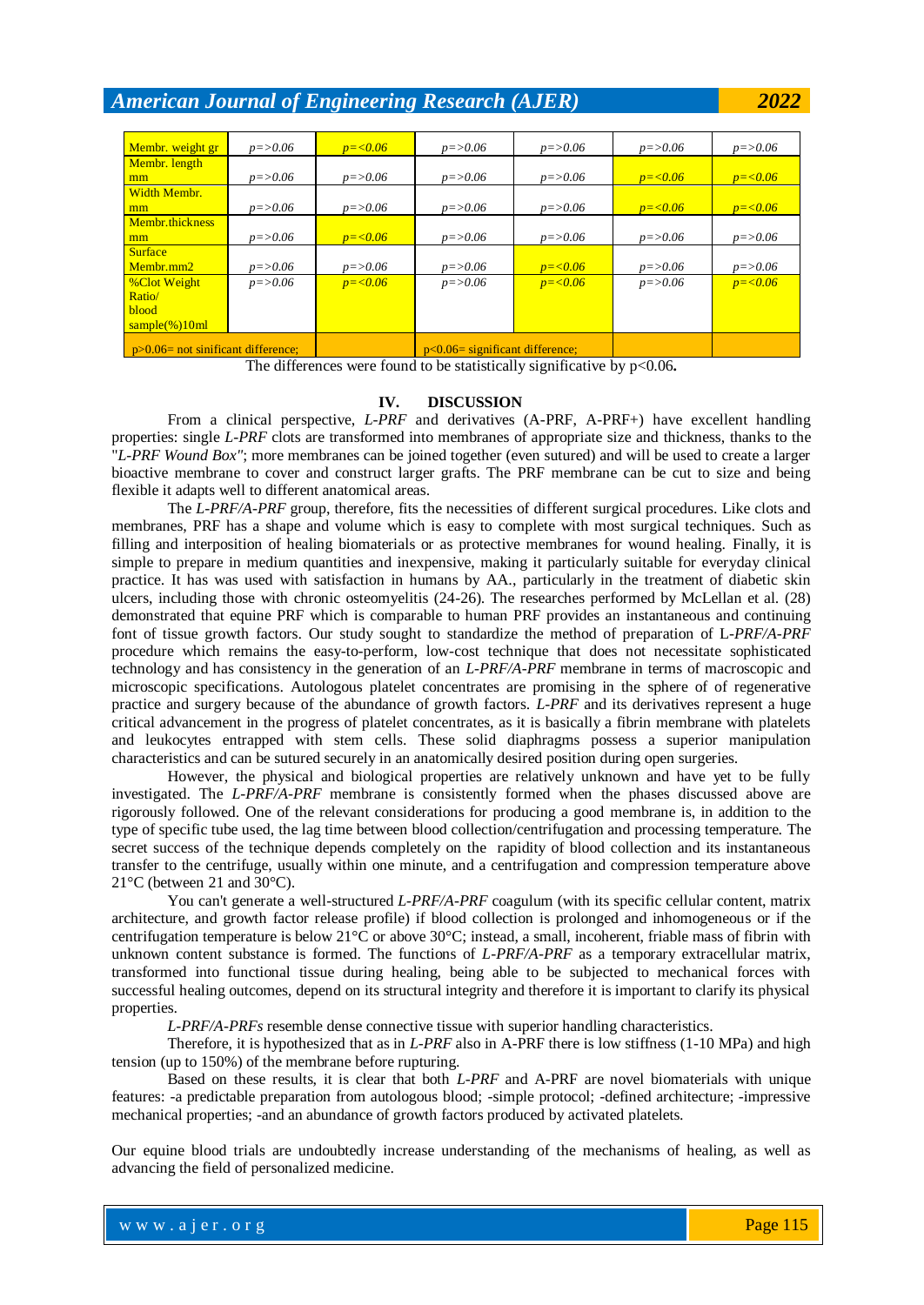Limitations found in the therapeutic setting and the use of these products includes: 1) Because PRF is an autologous product, it is difficult to achieve a greater need for biomaterial availability. Therefore, its use in surgical procedures must be strictly controlled and planned.

2) PRF contains circulating immune cells as well as antigenic molecules that prevent its use as an allogeneic material; an increased risk of transmission of infectious it is also important to consider pathologies if it is of heterologous origin.

At this point, between the different markers that were not incorporated into in this type of classification, we recognize platelet concentration, leukocyte concentration, and the proportional amount of the various kinds of leukocytes. Problems with platelet concentration are nonexistent since almost all platelets included in the blood sample (99%) are activated and integrated into the fibrin matrix of the clot. As for the leukocyte count and concentration, their influence should be studied with particular attention, because their presence or absence could explain the conflicting results that are observed in the various studies (29, 31, 32).

#### **V. CONCLUSIONS**

Concluding this research, we can state that to obtain a standard procedure for the production of PRFs as graft material for tissue regeneration, we suggest the use of the PRF matrix region with the highest possible platelet enrichment and, in addition, avoiding crushing all the plasma in the PRF clot. Therefore, it is appropriate to compress the clot with a compression device *(L-PRF Wound Box)*. It is difficult, therefore, to precisely control the quality of materials of human or equine origin, such as PRF preparations (*L-PRF/A-PRF*), but it is important to apply the highest possible quality control to PRF preparations before their clinical application.

Preparation of PDPs is extremely technically challenging because of the delicate nature of platelets that are rapidly activated during manufacturing. Therefore, special recommendations are required to maximize therapeutic effects of these blood products.

Currently, their delivery is based on the poorly controlled bulk release. As a result, prolonged treatments require multiple treatments, such as numerous *i-PRF* injections. This results in large fluctuations in growth factor concentrations, compromising clinical predictability. Bio-materials may act as controlled-release devices that allow for prolonged or even on-demand administration of these mixtures of growth factors. In more, biomaterials can be expected to they covalently bind specifically growth factors at the local level maintain elevated levels of these molecules.

Further clinical, histological, and statistical research is required to comprehend the benefits of this new platelet concentration technique. However, we cannot ignore the circumstance that, when obtained from an autologous blood sample, the PRF produced is scarce and can only be used in a limited volume. This is a limitation to the regular use of PRF in Veterinary and Human Regenerative Surgery. Although the potential spheres of application of PRF are broad, accurate knowledge of the biomaterial, including information about its biology, efficacy, and limitations, is needed to maximize its use in everyday clinical experience.

The effectiveness of authological PRF as a biological promoter of tissue healing has been validated in human treatments. The minimalist PRF production procedure (a safe, easy, and inexpensive strategy without the need for advanced manufacturing capabilities), combined with low inherent variables in its preparation methodology, high level of reproducibility, and consistent clinical performance, determine the success of this biological product.

#### **REFERENCES**

- [1]. Pretorius, E. et al, Ultrastructural comparison of the morphology of three different platelet and fibrin fiber preparations, The Anatomical Record; 290:188-198. (2007)
- [2]. Choukroun, J., Adda, F., Schoeffler, C., Une opportunite en paro-implantologie: le PRF., Implantodontie; 55-62. (2001)
- [3]. Litvinov, R.I., Weisel, J.W., What Is the Biological and Clinical Relevance of Fibrin?, Semin Thromb Hemost; 42: 333-43. (2016) [http://dx.doi.org/10.1055/s-0036-1571342.](http://dx.doi.org/10.1055/s-0036-1571342)
- [4]. Kitamura, Y., Watanabe, T., Nakamura, M., Isobe, K., Kawabata, H., Uematsu, K., Okuda, K., Nakata, K., Tanaka, T., Kawase, T., Platelet Counts in Insoluble Platelet-Rich Fibrin Clots: A Direct Method for Accurate Determination, Front Bioeng Biotechnol; 6:4, (2018) [http://dx.doi.org/10.3389/fbioe.2018.00004.](http://dx.doi.org/10.3389/fbioe.2018.00004)
- [5]. Soloviev, D.A., Hazen, S.L., Szpak, D., Bledzka, K.M., Ballantyne, C.M., Plow, E.F., Pluskota, E., Dual Role of the Leukocyte Integrin M 2 in Angiogenesis, J Immunol; 193: 4712-4721. (2014) [http://dx.doi.org/10.4049/jimmunol.1400202.](http://dx.doi.org/10.4049/jimmunol.1400202)
- [6]. El Bagdadi, K., Kubesch, A., Yu, X., Al-Maawi, S., Orlowska, A., Dias, A. et al. Reduction of relative centrifugal forces increase growth factor release within solid platelet-rich-fibrin (PRF)-based matrices: a proof of concept of LSCC (low-speed centrifugation concept). Eur J Trauma Emerg Surg. Mar. (2017) https://do[i.org/10.1007/s00068-017-0785-7](https://doi.org/10.1007/s00068-017-0785-7)
- [7]. Choukroun, J., Advanced-PRF and i-PRF: platelet concentrates or blood concentrates? J Periodont Med Clin Pract;1:1-3. (2014)
- [8]. Rubio, M.M., Longitudinal Assessment of FEV1 Change Following Autologous Cellular Therapy. J Reg Med Biol Res.;2(1):1- 11(2021[\). http://dx.doi.org/10.46889/JRMBR.2021.2101.](http://dx.doi.org/10.46889/JRMBR.2021.2101)
- [9]. Miron, R.J., Fujioka-Kobayashi, M., Hernandez, M., et al. Injectable platelet-rich fibrin (i-PRF): opportunities in regenerative dentistry? Clin Oral Invest;21:2619-27. (2017)